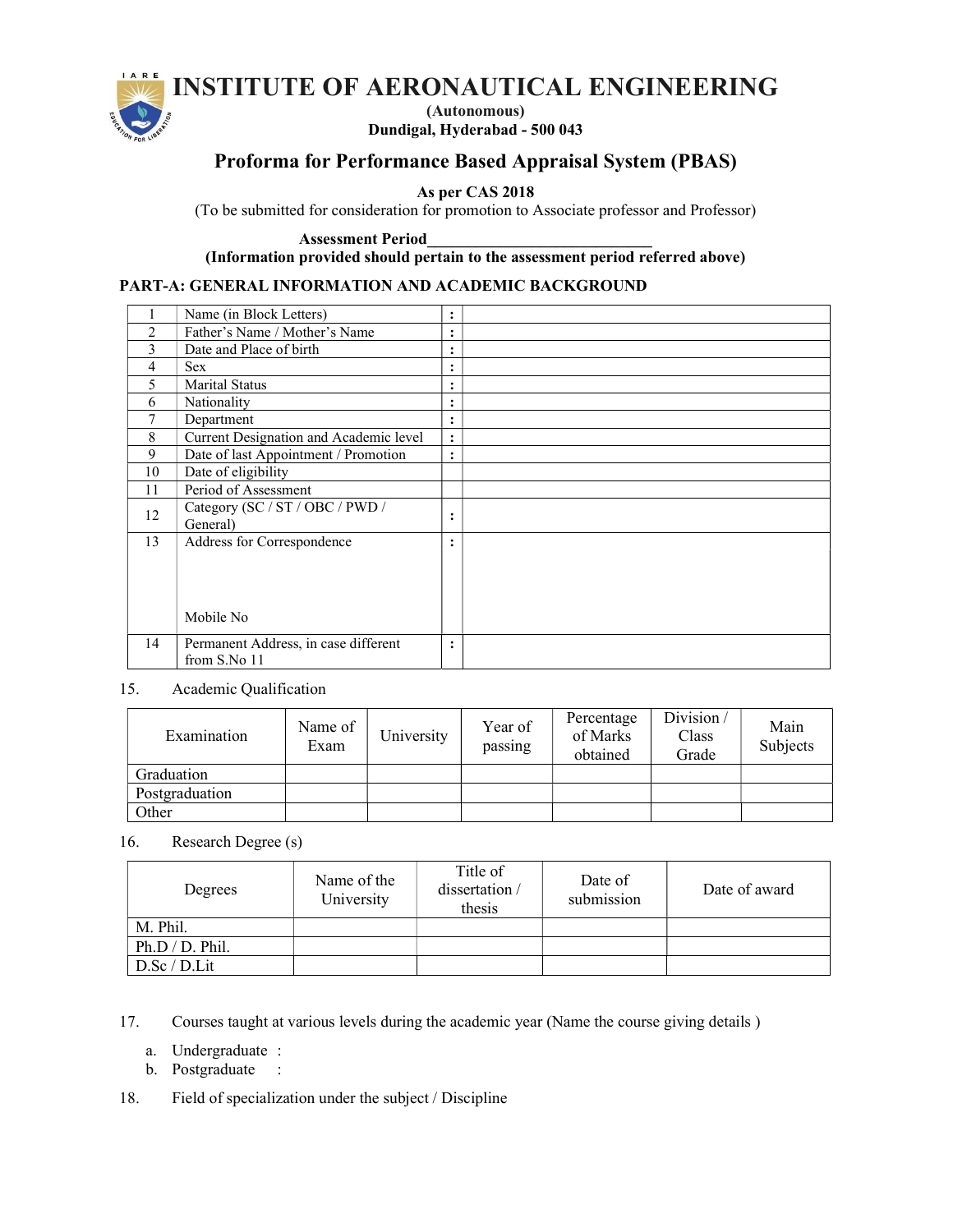#### 19. Details of Course / Programmes / Workshop / MOOCs attended or completed.

19.1 Details of refresher/orientation course/research methodology/workshop/syllabus up-gradation teaching —learning-evaluation/technology programmes/Faculty Development Programme

|      | Details | Place | Period                    |  | $\mathbf{v}$ |                              |
|------|---------|-------|---------------------------|--|--------------|------------------------------|
| S.No |         |       | ÷<br>$\mathbf{r}$<br>From |  | Y ear        | Sponsoring/Organising Agency |
|      |         |       |                           |  |              |                              |

## 19.2 MOOCs completed with e-certification

| S.No | Details<br>ot<br><b>MOOC</b> | Subject | Certification<br>providing<br>agency | Date of<br>certification | Level<br>'UG/PG<br>Other) | Vear | e-certification<br>no. |
|------|------------------------------|---------|--------------------------------------|--------------------------|---------------------------|------|------------------------|
|      |                              |         |                                      |                          |                           |      |                        |

#### 19.3 Contribution towards development of e-content/MOOCs in 4- quadrants

| S No | Details of E-<br>contents /<br>MOOCs in 4-<br>quadrants | Ouadrant's<br>development | No. of<br>Modules | Course | Sponsoring<br>agency | Year | Level<br>(UG / PG /<br>Other) |
|------|---------------------------------------------------------|---------------------------|-------------------|--------|----------------------|------|-------------------------------|
|      |                                                         |                           |                   |        |                      |      |                               |

#### 19.4 Contribution towards conduct of MOOCs

| S. No | Details of<br>MOOC | Subject | Sponsoring<br>agency | Level<br>$'$ Other)<br>UG / PG / | $\mathbf{v}$<br>Y ear | <b>Certification</b><br>H <sub>-</sub> (<br>No. |
|-------|--------------------|---------|----------------------|----------------------------------|-----------------------|-------------------------------------------------|
|       |                    |         |                      |                                  |                       |                                                 |

## 19.5 Organizing seminars / conferences / workshops, other college / University activities.

|      | $\cdot$ .      |       |      | Period | meoring /                       |
|------|----------------|-------|------|--------|---------------------------------|
| S.No | <b>Details</b> | Place | ∺rom | –      | . .<br>P <sub>0</sub><br>Agency |
|      |                |       |      |        |                                 |

19.6 Evidence of actively involved in guiding Ph.D students.

| $\sim$ $\sim$<br>. .evel of<br>Guidance<br>$\overline{ }$ | $\sim$<br>Registered | T1<br>Submitted<br>Jissertation<br>hesis | Deoree<br>Awarded |
|-----------------------------------------------------------|----------------------|------------------------------------------|-------------------|
| Ph D                                                      |                      |                                          |                   |

19.7 Conducting minor or major research project sponsored by national or international agencies.

| S.No | Title | Period |     | / Minor<br>Major/ | Sponsoring               |
|------|-------|--------|-----|-------------------|--------------------------|
|      |       | ∀rom   | I 0 |                   | <b>Organising Agency</b> |
|      |       |        |     |                   |                          |

19.8 At least one single or joint publication in peer- reviewed or UGC list of Journals.

| S.No | Title<br>of the<br>paper | Journal<br>Name | Year | Vol.<br>No. | Page<br>No | <b>ISSN</b><br>No. | Impact<br>Factor | Whether<br><b>Scopus</b><br><b>Indexed</b> | Authorship | Reference<br>number of<br>$UGC -$<br><b>Care List</b> |
|------|--------------------------|-----------------|------|-------------|------------|--------------------|------------------|--------------------------------------------|------------|-------------------------------------------------------|
|      |                          |                 |      |             |            |                    |                  |                                            |            |                                                       |
|      |                          |                 |      |             |            |                    |                  |                                            |            |                                                       |

**Note** 

Impact factor to be determined as per Thomson Reuters list

19.9 Period of Teaching experience during the assessment period

| Name of the<br><b>Institution</b> | Position held with pay<br>scale / Pay Band with | Ad-hoc $/$<br><b>Temporary</b> | From | Tо | <b>Total experience</b><br>(as on   ) |               |      |
|-----------------------------------|-------------------------------------------------|--------------------------------|------|----|---------------------------------------|---------------|------|
|                                   | Grade pay                                       | ' Permanent                    |      |    | Year                                  | <b>Months</b> | Davs |
|                                   |                                                 |                                |      |    |                                       |               |      |
|                                   |                                                 |                                |      |    |                                       |               |      |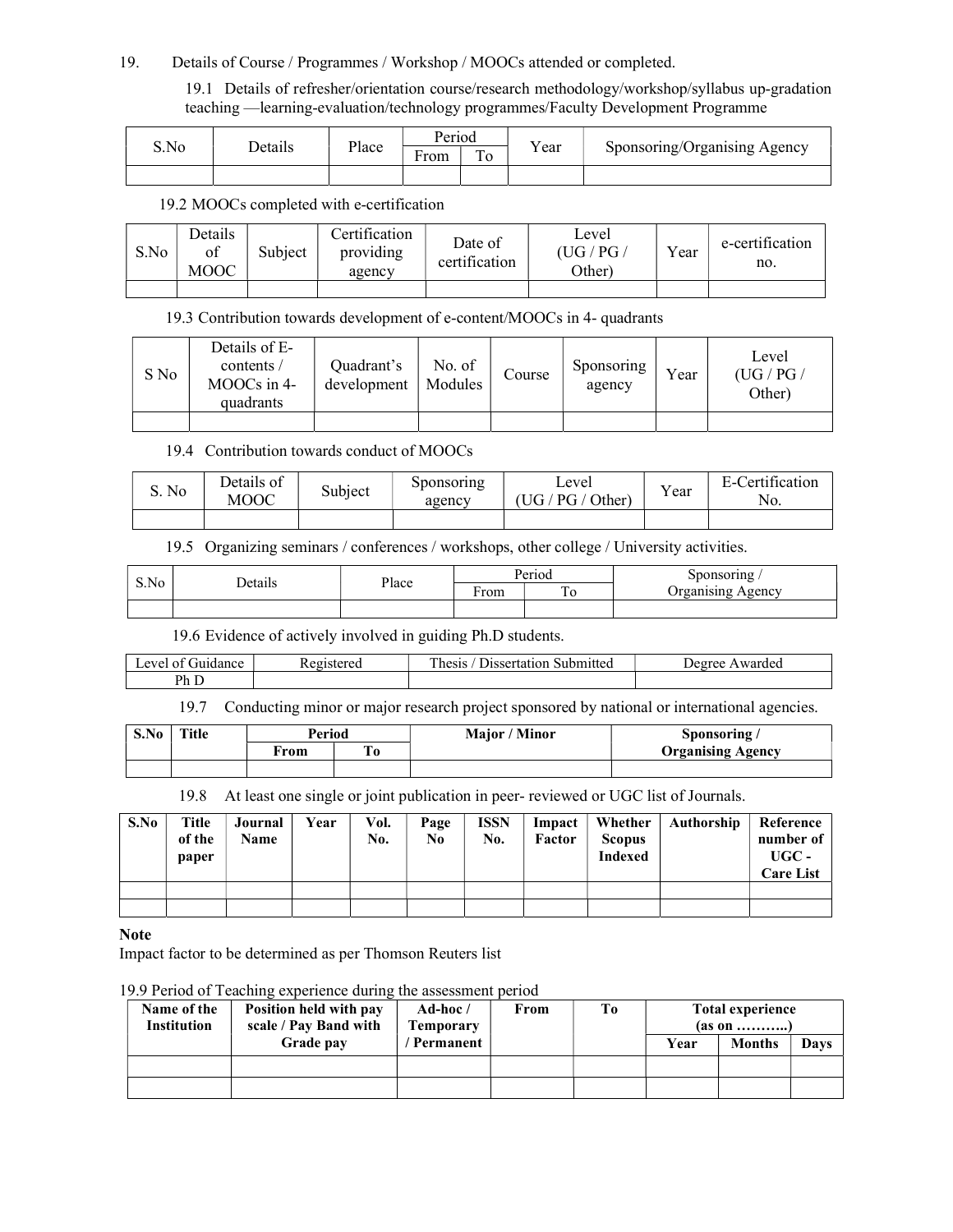## PART - B: ACADEMIC / RESEARCH PERFORMANCE ASSESSMENT

(Please refer to "Detailed Guidelines" for completing Part B)

#### SECTION B.3: RESEARCH AND ACADEMIC CONTRIBUTIONS

#### 1. Published Research Papers in referred / Peer – reviewed or UGC listed journals

| S.No | Title<br>of the<br>paper | Journal<br><b>Name</b> | Year | Vol.<br>No. | Page<br>No. | <b>ISSN</b><br>No. | Factor | Impact   SCOPUS  <br>Indexed | Authorship | Reference<br>number<br>of UGC-<br><b>Care list</b> |
|------|--------------------------|------------------------|------|-------------|-------------|--------------------|--------|------------------------------|------------|----------------------------------------------------|
|      |                          |                        |      |             |             |                    |        |                              |            |                                                    |

Note:

Impact factor to be determined as per Thomson Reuters list

The Authorship is to be filled as follows

- One of Two Authors
- For more than two Authors:
	- First / Principal / Corresponding Author
	- Joint Author

#### 2. Publications (other than Research papers)

a (i) Books authored as one of two authors / First / Principal / Corresponding Author / Joint Author

| S. No | Title of the Book | Authorship* | <b>Level of Publisher</b><br>(National /<br>International) | <b>Publisher (with)</b><br>city/country $\&$<br>vear of<br>publication | <b>ISBN</b> | Whether<br>refereed |
|-------|-------------------|-------------|------------------------------------------------------------|------------------------------------------------------------------------|-------------|---------------------|
|       |                   |             |                                                            |                                                                        |             |                     |

\* The Authorship is to be filled as follows:

- One of Two Authors
- For more than two Authors:
	- First / Principal / Corresponding Author
	- Joint Author
	- a. (ii) Chapter in Edited Books

| S. No | <b>Title of Edited</b><br>Book | Title of<br><b>Chapter</b> | Authorship* | Publisher (with city /<br>country) $\&$ year of<br>publication | <b>ISBN</b> | Whether refereed |
|-------|--------------------------------|----------------------------|-------------|----------------------------------------------------------------|-------------|------------------|
|       |                                |                            |             |                                                                |             |                  |

\* The Authorship is to be filled as follows:

- One of Two Authors
- For more than two Authors:
	- First / Principal / Corresponding Author
	- Joint Author
	- a. (iii) Books Edited as one of two Editor / First / Principal / Corresponding Editor / Joint Editor

| S. No | Title of the Book | Editorship* | <b>Level of Publisher</b><br>(National)<br>International) | <b>Publisher</b> (with<br>city / country) $\&$<br>vear of<br>publication | <b>ISBN</b> Whether refereed |
|-------|-------------------|-------------|-----------------------------------------------------------|--------------------------------------------------------------------------|------------------------------|
|       |                   |             |                                                           |                                                                          |                              |

\* The Editorship is to be filled as follows :

- One of Two Authors
	- For more than two Authors:
		- First / Principal / Corresponding Author
		- Joint Author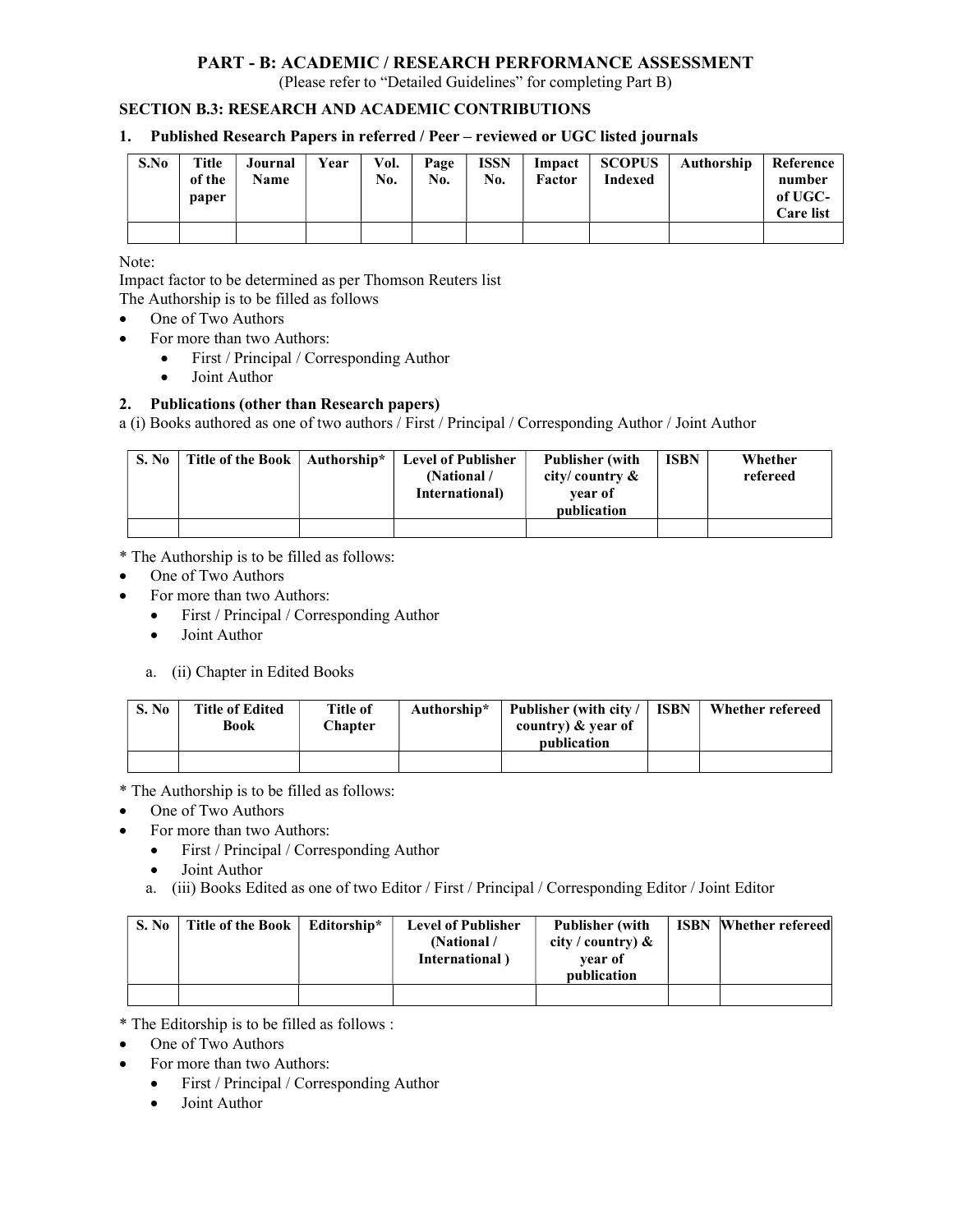## b. Translation works in Indian and Foreign languages by qualified faculties.

b. (i) Chapter or Research Paper

| S.No | <b>Title of</b><br>the Paper<br><b>Chapter</b> | Journal/<br><b>Book Name</b> | Year | Vol.<br>No | Page<br>No. | ISSN/<br><b>ISBN</b> | Factor | Impact   Authorship* | Reference<br>number of<br>$UGC - Care$<br>List |
|------|------------------------------------------------|------------------------------|------|------------|-------------|----------------------|--------|----------------------|------------------------------------------------|
|      |                                                |                              |      |            |             |                      |        |                      |                                                |

\* Authorship is to be filled as follows

- One of Two Authors
- For more than two Authors:
	- First/Principal/Corresponding Author
	- Joint Author
- c. (ii) Book Translated

| S.No | <b>Title of the Book</b> | Authorship* | <b>Publisher (with city /</b><br>country & year of<br><b>Publication</b> | ISBN | Whether refereed |
|------|--------------------------|-------------|--------------------------------------------------------------------------|------|------------------|
|      |                          |             |                                                                          |      |                  |

\* Authorship is to be filled as follows

One of Two Authors

- For more than two Authors:
	- First/Principal/Corresponding Author
		- Joint Author

3. Creation of ICT medicated Teaching Learning Pedagogy and content and development of new and innovative courses and curricula

a) Development of Innovative Pedagogy

| S.No | Name of the<br>Module | Subject   Stream | <b>Organization for which it was</b><br>developed | Year | Level<br>(UG / PG $/$<br>Other) | Weblink |
|------|-----------------------|------------------|---------------------------------------------------|------|---------------------------------|---------|
|      |                       |                  |                                                   |      |                                 |         |

b) Design of new Curricula and Courses

| S.No | Name of the Curricula /<br>Course | Subject | <b>Organization for which it was</b><br>developed | Year | Level<br>(UG / PG | Weblink |
|------|-----------------------------------|---------|---------------------------------------------------|------|-------------------|---------|
|      |                                   |         |                                                   |      | ' Other)          |         |

c) Development of MOOCs

c.1 Development of complete MOOCs in 4 quadrant for a course with credits

| S.No | Details of<br>MOOC (with no<br>of quadrant) | <b>Details of</b><br>Module | <b>Course</b> | <b>Subject</b> | <b>Organization for which</b><br>it was developed | Level<br>(UG / PG<br><b>Other</b> ) | Weblink |
|------|---------------------------------------------|-----------------------------|---------------|----------------|---------------------------------------------------|-------------------------------------|---------|
|      |                                             |                             |               |                |                                                   |                                     |         |

#### c.3. Content writer /subject matter expert for each module of MOOCs (at least one quadrant )

| S.No | <b>Details of MOOC</b> | Details of | Course | <b>Subject</b> | Organization | Level   | Weblink |
|------|------------------------|------------|--------|----------------|--------------|---------|---------|
|      | (with no of            | Module     |        |                | for which it | (UG/PG/ |         |
|      | quadrant)              |            |        |                | was          | Other)  |         |
|      |                        |            |        |                | developed    |         |         |
|      |                        |            |        |                |              |         |         |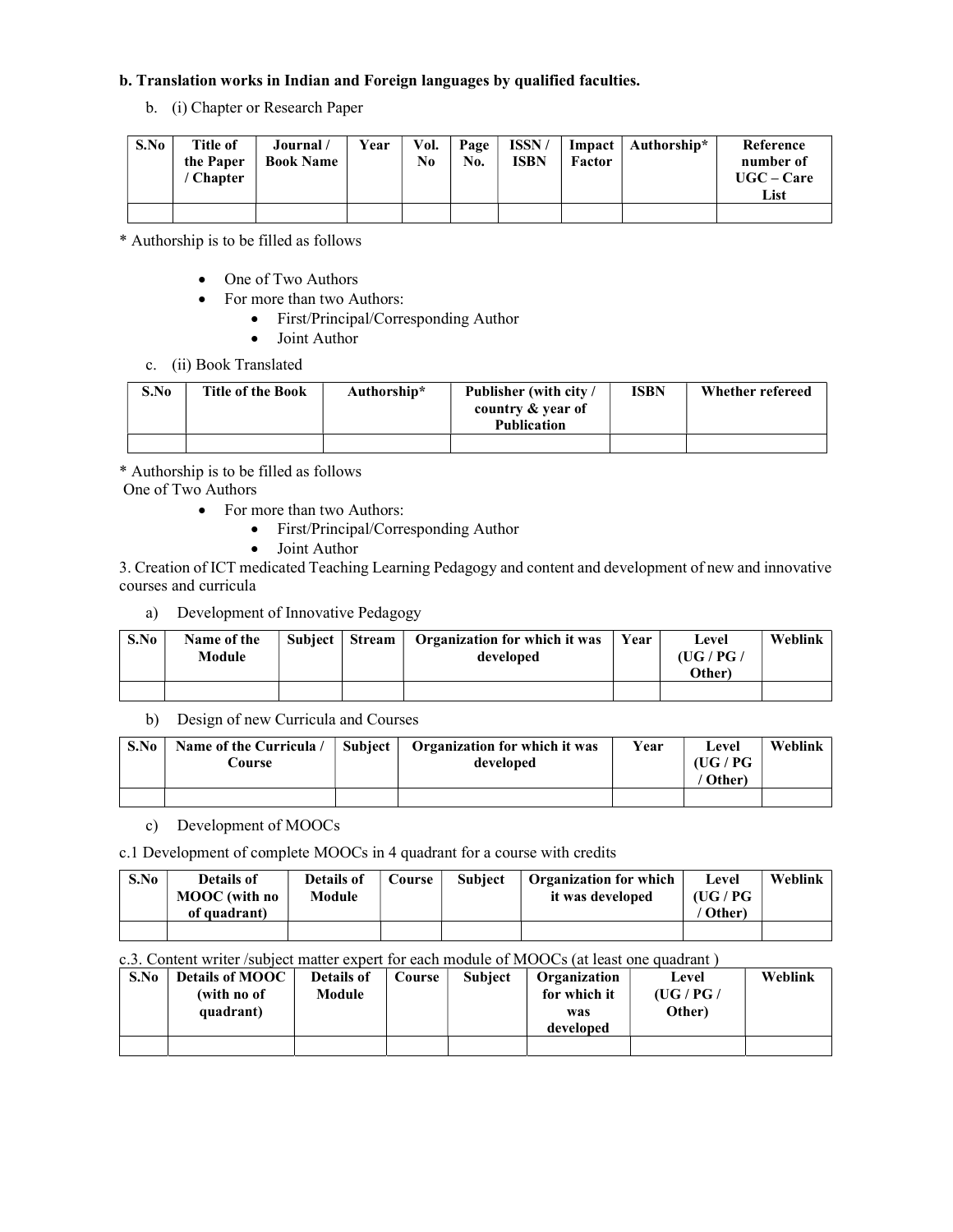#### c.4 Course Coordinator for MOOCs (4 credit course )

| S.No | <b>Details of MOOC</b><br>(with no of | Credits | Course | <b>Subject</b> | Organization<br>for which it | Level<br>(UG / PG- | Weblink |
|------|---------------------------------------|---------|--------|----------------|------------------------------|--------------------|---------|
|      | quadrant)                             |         |        |                | was developed                | Other)             |         |
|      |                                       |         |        |                |                              |                    |         |

#### d. Development of e-Content

d.1 Development of e-content in 4 quadrants for a complete course / e- book

| S.No | <b>Details of e-content</b><br>(with no of<br>quadrant) | Course /<br>e-book | <b>Subject</b> | Organization<br>for which it was<br>developed | Level<br>(UG/PG/Other) | Weblink |
|------|---------------------------------------------------------|--------------------|----------------|-----------------------------------------------|------------------------|---------|
|      |                                                         |                    |                |                                               |                        |         |

#### d.2 e-Content (developed in 4 quadrants) per module

| S.No | <b>Details of e-content</b><br>(with no of quadrant) | <b>Module</b> | <b>Subject</b> | <b>Organization for</b><br>which it was<br>developed | Level<br>(UG / PG $/$<br>Other) | Weblink |
|------|------------------------------------------------------|---------------|----------------|------------------------------------------------------|---------------------------------|---------|
|      |                                                      |               |                |                                                      |                                 |         |

d.3 Contribution to development of e-content module in complete course / paper / e-book (at least one quadrant)

| S.No | <b>Details of e-content</b> | <b>Details</b> | Course | <b>Subject</b> | <b>Organization for</b> | Level   | Weblink |
|------|-----------------------------|----------------|--------|----------------|-------------------------|---------|---------|
|      | (with no of                 | оf             |        |                | which it was            | (UG/PG/ |         |
|      | quadrant)                   | Module         |        |                | developed               | Other)  |         |
|      |                             |                |        |                |                         |         |         |

d.4.Editor of e-content for complete course / paper / e-book

| S.No | <b>Details of e-content</b> | Course /     | <b>Subject</b> | <b>Organization for</b> | Level   | Weblink |
|------|-----------------------------|--------------|----------------|-------------------------|---------|---------|
|      | (with no of                 | Paper / $e-$ |                | which it was            | (UG/PG/ |         |
|      | quadrant)                   | book         |                | developed               | Other)  |         |
|      |                             |              |                |                         |         |         |

#### 3. a) Research Guidance

| <b>Level of Guidance</b> | Registered | <b>Thesis / Dissertation</b><br>submitted | Degree awarded |
|--------------------------|------------|-------------------------------------------|----------------|
| Ph.D                     |            |                                           |                |
| MPhil /P.G Dissertation  |            |                                           |                |

#### b) Research Projects Completed

| S.No | Title | <b>Status of</b><br>$PI^*$ | <b>Duration</b><br>(in<br>months) | Period<br>(From to) Dates to<br>be given | <b>Total Grant /</b><br>Funding<br>received<br>(Rs.) | Name of<br>Sponsoring /<br><b>Funding Agency</b> | <b>Outcome</b><br>of the<br>project |
|------|-------|----------------------------|-----------------------------------|------------------------------------------|------------------------------------------------------|--------------------------------------------------|-------------------------------------|
|      |       |                            |                                   |                                          |                                                      |                                                  |                                     |
|      |       |                            |                                   |                                          |                                                      |                                                  |                                     |

\* Kindly indicate, whether you are Sole PI / PI / Co-PI in the project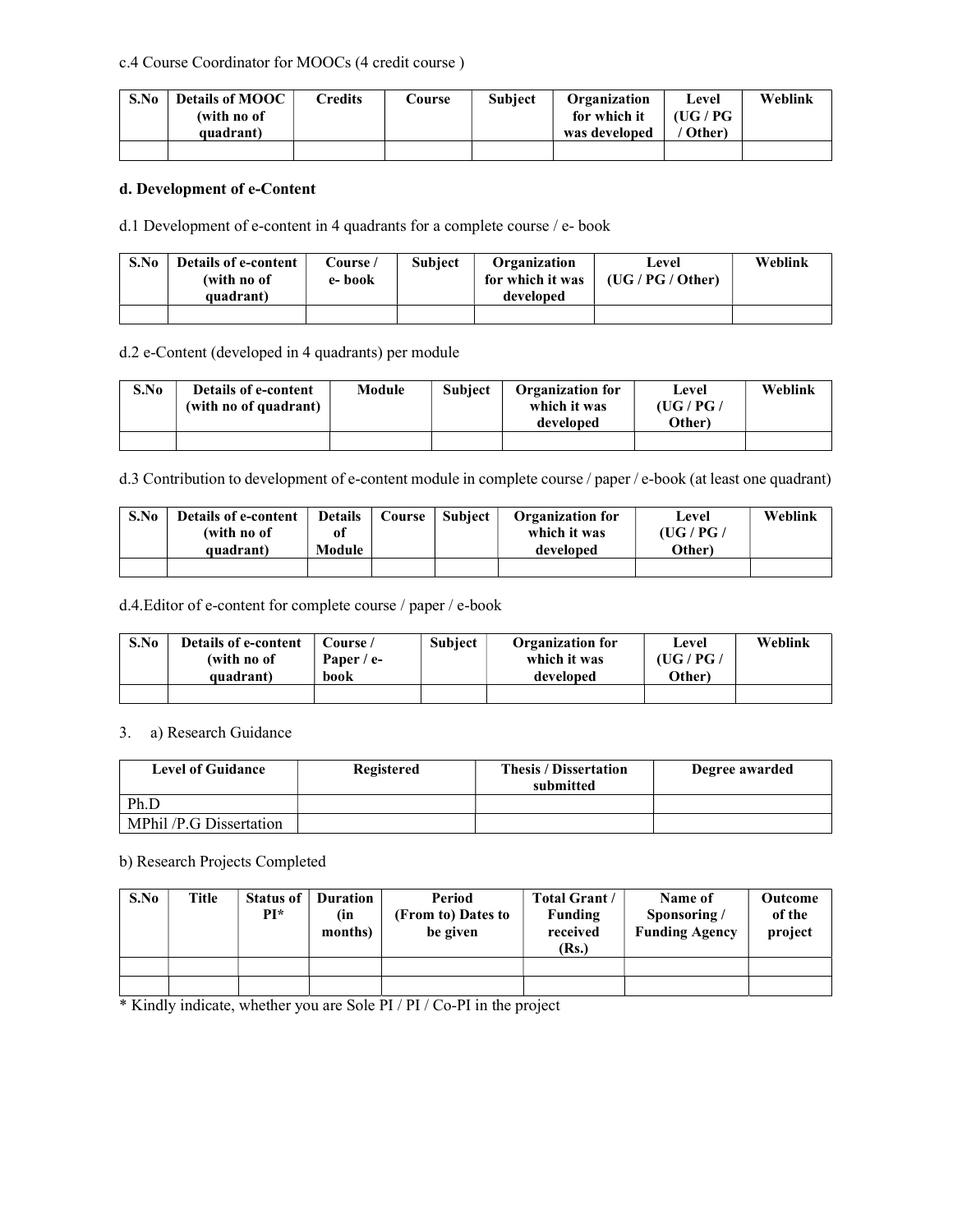#### d) Research Projects ongoing

| S.No | Title | Status of | <b>Duration</b> | Period             | <b>Total Grant</b> | Name of               | Outcome |
|------|-------|-----------|-----------------|--------------------|--------------------|-----------------------|---------|
|      |       | PI*       | (in             | (From to) Dates to | Funding            | Sponsoring/           | of the  |
|      |       |           | months)         | be given           | received (Rs.)     | <b>Funding Agency</b> | project |
|      |       |           |                 |                    |                    |                       |         |

## e) Consultancy

| S.No | Title | <b>Duration</b><br>(in<br>months) | Period<br>(From to)<br>Dates to be<br>given | <b>Total Grant</b> /<br>Funding<br>received (Rs.) | Name of<br>Sponsoring/<br><b>Funding Agency</b> | Whether routed<br>through Parent<br>University/<br>College |
|------|-------|-----------------------------------|---------------------------------------------|---------------------------------------------------|-------------------------------------------------|------------------------------------------------------------|
|      |       |                                   |                                             |                                                   |                                                 |                                                            |

## 5. a) Patents

| S.No | Title* | Area /<br><b>Subject</b> | Date of<br>Award | Level<br>(International<br><b>National</b> | Reference<br><b>Number</b> | Sponsoring<br>Agency |
|------|--------|--------------------------|------------------|--------------------------------------------|----------------------------|----------------------|
|      |        |                          |                  |                                            |                            |                      |

\*Only patents awarded are to be mentioned

b) Policy Document (submitted to an International body/ organization like UNO/UNESCO/World Bank/ International Monetary Fund etc. or Central Government or state government)

| S.No | Title* | Area /<br><b>Subject</b> | Date of<br>publication<br>' submission | Level<br>(International)<br>National /<br><b>State</b> | Reference<br><b>Number</b> | <b>Sponsoring</b><br>Agency |
|------|--------|--------------------------|----------------------------------------|--------------------------------------------------------|----------------------------|-----------------------------|
|      |        |                          |                                        |                                                        |                            |                             |

\* Only policy document published / submitted to bodies / organization detailed above shall be considered.

## c) Awards / Fellowship

| S.No | Name of Award / Honor* | Area / Subject | Name of<br>Awarding<br><b>Body</b> | Level<br>(International)<br><b>National / State</b> | Date |
|------|------------------------|----------------|------------------------------------|-----------------------------------------------------|------|
|      |                        |                |                                    |                                                     |      |

\* Entries for awards made in this section should be from post graduation onwards only. Junior / Senior research fellowship and non-net fellowship should not be included.

6. Invited lectures / Resource person/ paper presentation in Seminars/ Conference / full paper in conference proceedings (Paper presented in Seminars / Conferences and also published as full paper in Conference proceedings will be counted only once)

| S.No | Title Lecture / | <b>Invited</b>   | Nature of  | <b>Details</b> | Level | Date of             | <b>Duration</b> | Sponsoring |
|------|-----------------|------------------|------------|----------------|-------|---------------------|-----------------|------------|
|      | paper           | lecture /        | Programme* |                | $**$  | <b>Presentation</b> | (in             | Agency     |
|      |                 | Resource         |            |                |       |                     | minutes)        |            |
|      |                 | Person /         |            |                |       |                     |                 |            |
|      |                 | paper            |            |                |       |                     |                 |            |
|      |                 | <b>Presented</b> |            |                |       |                     |                 |            |
|      |                 |                  |            |                |       |                     |                 |            |

\* Seminar / FDP / Conference

\*\* Level: International (Abroad) / National (within country) / State / University

(Please attach supporting documents wherever required)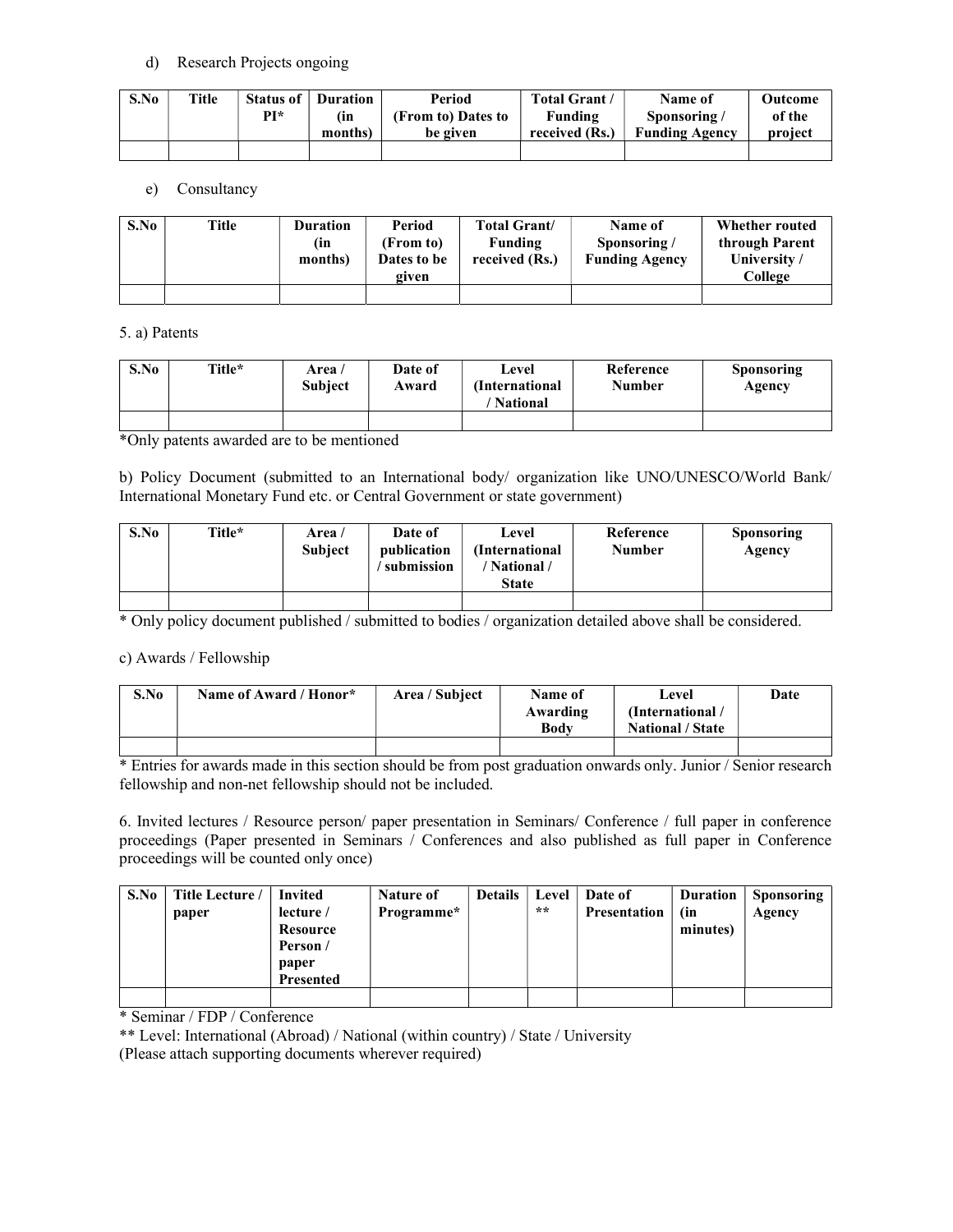## SUMMARY OF GRADING AND RESEARCH SCORE FOR THE ASSESSMENT PERIOD

#### Overall Score in 360<sup>0</sup> Feedback

| S.No |      | <b>Overall Score</b> | <b>No of Scores</b> |                     |  |
|------|------|----------------------|---------------------|---------------------|--|
|      | Vear |                      | Good                | <b>Satisfactory</b> |  |
|      |      |                      |                     |                     |  |

#### Research Scores (Section B.3)

| <b>Section C</b>                                                                                                                           | <b>Details of Research Activity</b>                                      | <b>Academic / Research</b><br><b>Score</b> |  |
|--------------------------------------------------------------------------------------------------------------------------------------------|--------------------------------------------------------------------------|--------------------------------------------|--|
| 1                                                                                                                                          | <b>Published Research Papers</b>                                         |                                            |  |
| $\overline{2}$                                                                                                                             | Publications (other than Research papers)                                |                                            |  |
| 2.a.(i)                                                                                                                                    | Books authored                                                           |                                            |  |
| 2.a.(ii)                                                                                                                                   | Chapter in Edited Books                                                  |                                            |  |
| 2.a.(iii)                                                                                                                                  | <b>Books Edited</b>                                                      |                                            |  |
| 2.b.                                                                                                                                       | Translation works in Indian and Foreign Languages                        |                                            |  |
| 2.b.(i)                                                                                                                                    | Chapter or Research Paper                                                |                                            |  |
| 2.b.(ii)                                                                                                                                   | <b>Books Translated</b>                                                  |                                            |  |
| <b>Subtotal of Publications (other than Research Papers)</b>                                                                               |                                                                          |                                            |  |
| 3                                                                                                                                          | Creation of ICT mediated Teaching Learning pedagogy and con ent          |                                            |  |
|                                                                                                                                            | and development of new and innovative courses and curricula              |                                            |  |
| 3.a                                                                                                                                        | Development of Innovative Pedagogy                                       |                                            |  |
| 3.b                                                                                                                                        | Design of new Curricula and Courses                                      |                                            |  |
| 3.c                                                                                                                                        | Development of MOOCs                                                     |                                            |  |
| 3.c.i                                                                                                                                      | Development of complete MOOCs in 4 quadrant for a course with<br>credits |                                            |  |
| 3.c.2                                                                                                                                      | MOOCs (developed in 4 quadrant) per module/Lecture                       |                                            |  |
| 3.c.3                                                                                                                                      | Content writer/subject matter expert                                     |                                            |  |
| 3.c.4                                                                                                                                      | <b>Course Coordinator for MOOCs</b>                                      |                                            |  |
| 3.d                                                                                                                                        | Development of e-Content                                                 |                                            |  |
| 3.d.1                                                                                                                                      | Development of e-Content in 4 quadrants for a complete course/e-book     |                                            |  |
| 3.d.2                                                                                                                                      | E-content (developed in 4 quadrants) per module                          |                                            |  |
| 3.d.3                                                                                                                                      | Contribution to development of e-content                                 |                                            |  |
| 3.d.4                                                                                                                                      | Editor of e-content for complete course / paper /e-book                  |                                            |  |
| Subtotal of Creation of ICT mediated Teaching Learning pedagogy and content<br>and development of new and innovative courses and curricula |                                                                          |                                            |  |
| 4.a.                                                                                                                                       | Research Guidance                                                        |                                            |  |
| 4.b                                                                                                                                        | <b>Research Projects Completed</b>                                       |                                            |  |
| 4.c                                                                                                                                        | Research Projects ongoing                                                |                                            |  |
| 4.d                                                                                                                                        | Consultancy                                                              |                                            |  |
| <b>Subtotal of Research related activities</b>                                                                                             |                                                                          |                                            |  |
| 5.a                                                                                                                                        | Patents                                                                  |                                            |  |
| 5.b                                                                                                                                        | <b>Policy Document</b>                                                   |                                            |  |
| 5.c                                                                                                                                        | Awards/Fellowship                                                        |                                            |  |
| Subtotal of                                                                                                                                |                                                                          |                                            |  |
| Patents                                                                                                                                    |                                                                          |                                            |  |
|                                                                                                                                            | I Invited lectures / paper presentation                                  |                                            |  |
|                                                                                                                                            | <b>TOTAL ACADEMIC / RESARCH SCORE</b>                                    |                                            |  |
|                                                                                                                                            |                                                                          |                                            |  |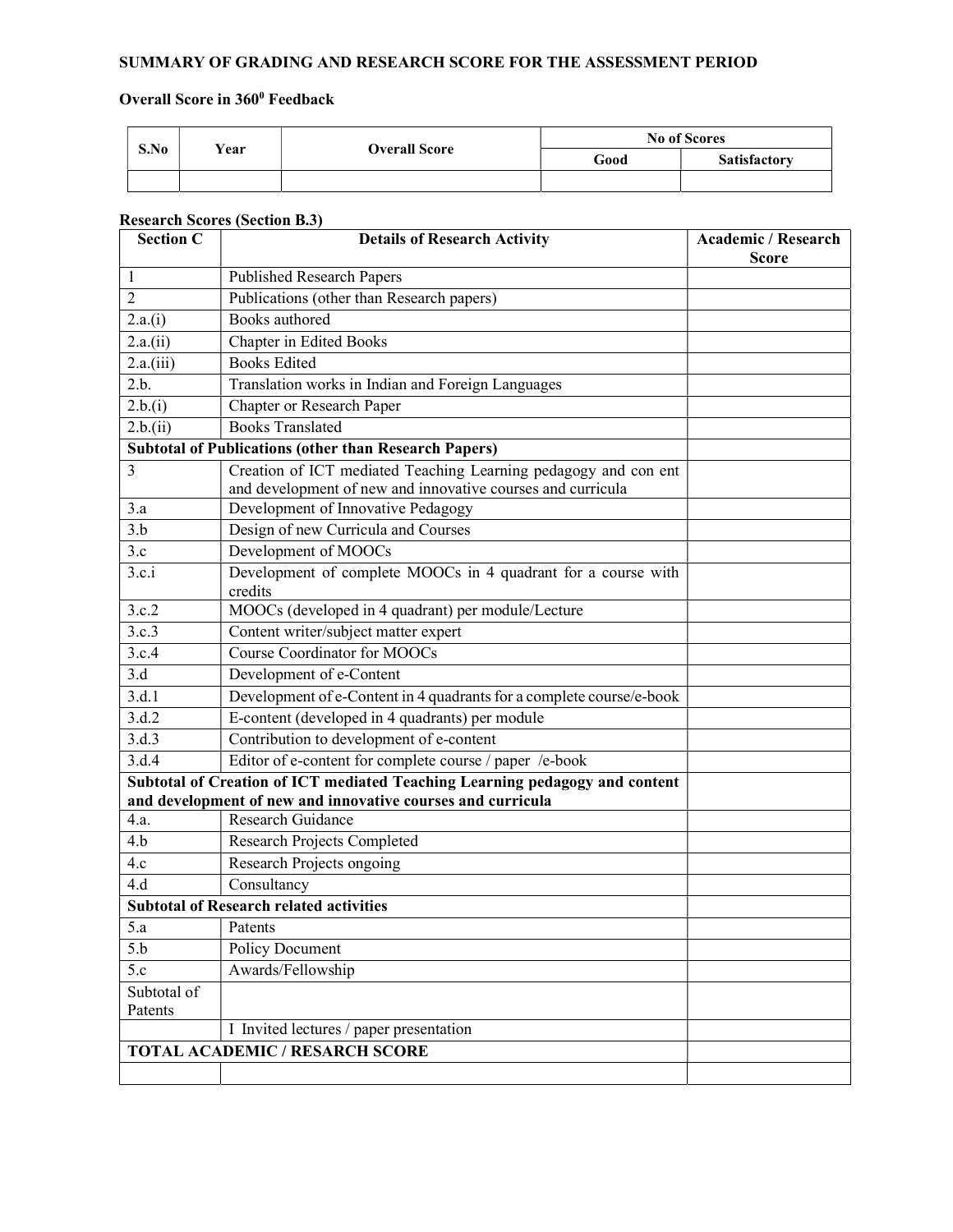#### PART C: OTHER RELEVANT INFORMATION

- a. Membership / Fellowship of Learned bodies / Societies:
- b. Literary, cultural or other activities (e.g. attainment in sports etc.) in which the applicant is interested and distinctions obtained:
- c. Please give details of any other credential, significant contributions, awards received, responsibilities, etc. not mentioned earlier.
- d Future Plans (In approximately 150 words):

LIST OF ENCLOSURES: (Please attach self-certified copies of certificates, sanction orders, papers, etc. wherever necessary)

| 1. | 10. |
|----|-----|
| 2. | 11. |
| 3. | 12. |
| 4. | 13. |
| 5. | 14. |
| 6. | 15. |
| 7. | 16. |
| 8. | 17. |
| 9. | 18. |

#### Part D- Declaration

I have read the applicable guidelines, which are binding. I do hereby solemnly declare that the information given, the statements made and documents uploaded with this application form are correct and true to the best of my knowledge and belief. If any information given by me in this application is found to be false or misleading, my candidature is liable to be cancelled and I may be subjected to legal/disciplinary proceedings.

Date:

Place:

Signature & Designation of the Applicant